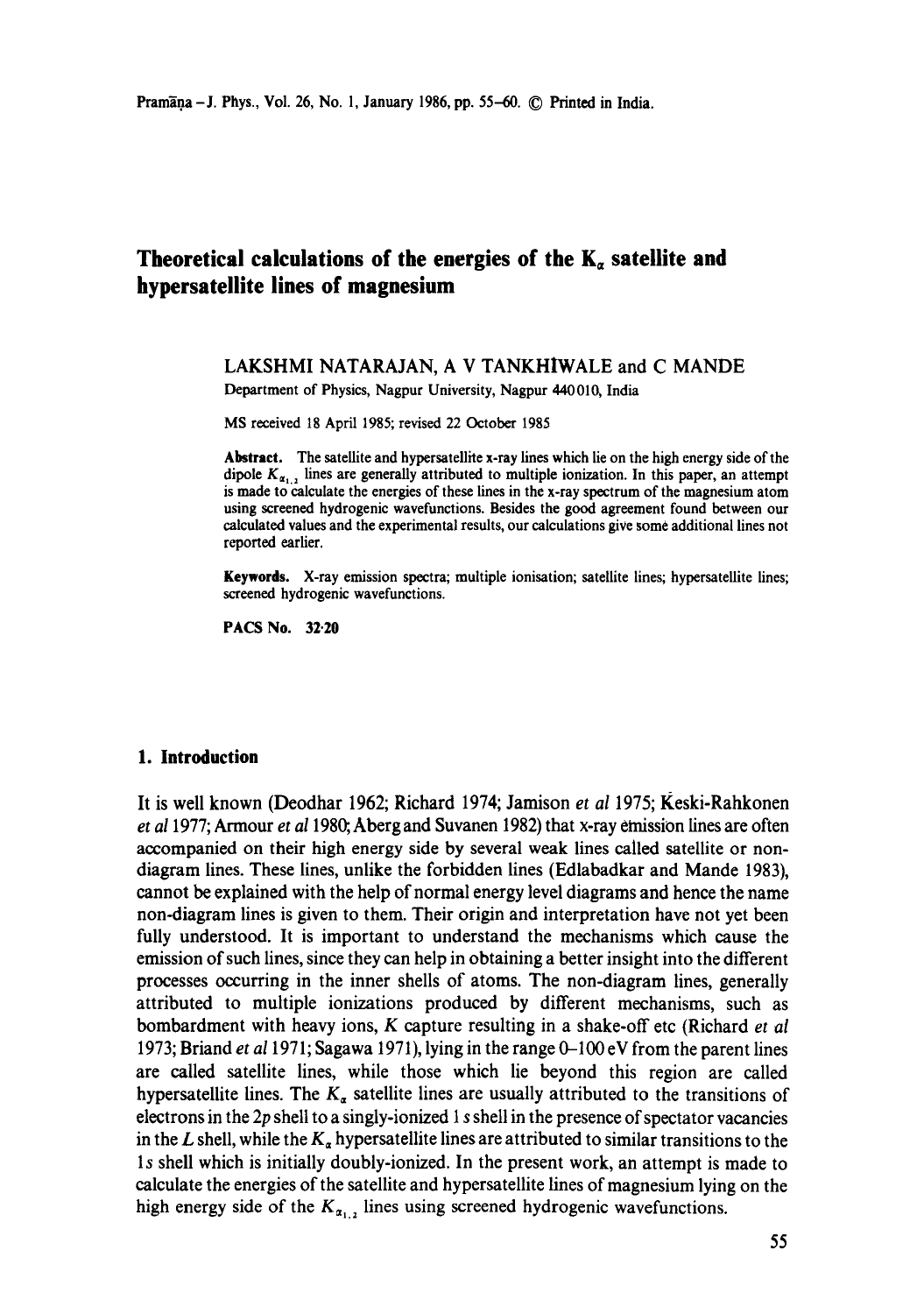## **2. Procedure for calculations**

For calculating the average energies of the magnesium atom in different configurations with the help of screened hydrogenic wavefunctions, we have obtained the screening constants using an approximation (Slater 1960) according to which the radius of maximum charge density of an electron in an orbital in a multielectron atom is equal to the radius of the corresponding orbital of the electron in the hydrogen atom divided by  $(Z - \sigma)$ ,  $\sigma$  is the screening constant. For obtaining the radii of the electronic orbits, we assume, following Tankhiwale *et al* (1971, 1972), that the electron in a particular orbital spends most of its time in the region of maximum charge density. The radii of maximum charge density for different orbitals of the hydrogen atom were obtained from their radial wave-functions (Condon and Shortley 1953). The values of  $r_{\text{max}}$ obtained by the SCF calculations for the different orbitals of magnesium were taken from Slater (1960). However, it may be mentioned that the  $Z_{\text{eff}}$  values thus obtained are for neutral atoms. Their numerical values for the magnesium atom are found to be 11.52, 9'25, 8.48 and 4.95 for the 1 s, 2s, 2p and 3s orbitals respectively. Due to multiple ionisation, the screening gets reduced and to account for this, the screening values are suitably modified in the way described by Tankhiwale *et al* (1971). Our present calculation shows that, for magnesium the screening of a  $K$  shell electron by the other electron from the same shell comes out as  $0.48$ , while the screening for an L electron by a single K electron and a single L electron is  $0.75$  and  $0.30$  respectively.

Since for light atoms, such as magnesium, the Russel-Saunder's coupling holds true (Condon and Shortley 1953), we have calculated the average energy of the different configurations using Slater's (1960) expression

$$
E_{av} = \Sigma I(nl) + \Sigma (pairs) interaction energy,
$$
 (1)

where  $I(nl)$  is one electron integral.

For satellite calculations, the average energies of the magnesium atom with the initial configuration  $1s^{-1}2p^{-n}$  with n ranging from 1 to 5 and final configuration  $2p^{-n-1}$  were calculated from the above expression. Similar calculations were made for the hypersatellites taking the initial configuration to be  $1s^{-2}$   $2p^{-n}$  and the final configuration as  $1s^{-1}$   $2p^{-n-1}$ . Besides these, we have also made calculations for the satellite lines assuming a permanent hole in the 2s shell and taking the initial configuration to be  $1s^{-1} 2s^{-1} 2p^{-n}$  and for the hypersatellite lines taking the initial configuration as  $1s^{-2} 2s^{-1} 2p^{-n}$ .

The radial integrals, often called the Slater-Condon parameters, required for the calculations as given by Slater (1960) are

$$
F^{k}(n_{1}l_{1},n_{2}l_{2})=e^{2}\int_{r_{1}=0}^{\infty}\int_{r_{2}=0}^{\infty}R_{n_{1}l_{1}}^{2}(r_{1})R_{n_{2}l_{2}}^{2}(r_{2})\frac{(r_{\langle})^{k}}{(r_{\rangle})^{k+1}}r_{1}^{2}r_{2}^{2}dr_{1}dr_{2}, \qquad (2)
$$

and

$$
G^{k}(n_{1}l_{1},n_{2}l_{2})=e^{2}\int_{r_{1}=0}^{\infty}\int_{r_{2}=0}^{\infty}R_{n_{1}l_{1}}(r_{1})R_{n_{2}l_{2}}(r_{1})\frac{(r_{\zeta})^{k}}{(r_{\zeta})^{k+1}}R_{n_{1}l_{1}}(r_{2})R_{n_{2}l_{2}}(r_{2})r_{1}^{2}r_{2}^{2}dr_{1}dr_{2},
$$
\n(3)

where  $R_{n_1l_1}$  and  $R_{n_2l_2}$  are the radial parts of the hydrogenic wavefunctions.

To calculate the Slater-Condon parameters involving the ls, 2s and 2p orbitals we have used normalized hydrogenic wavefunctions corrected for screening using our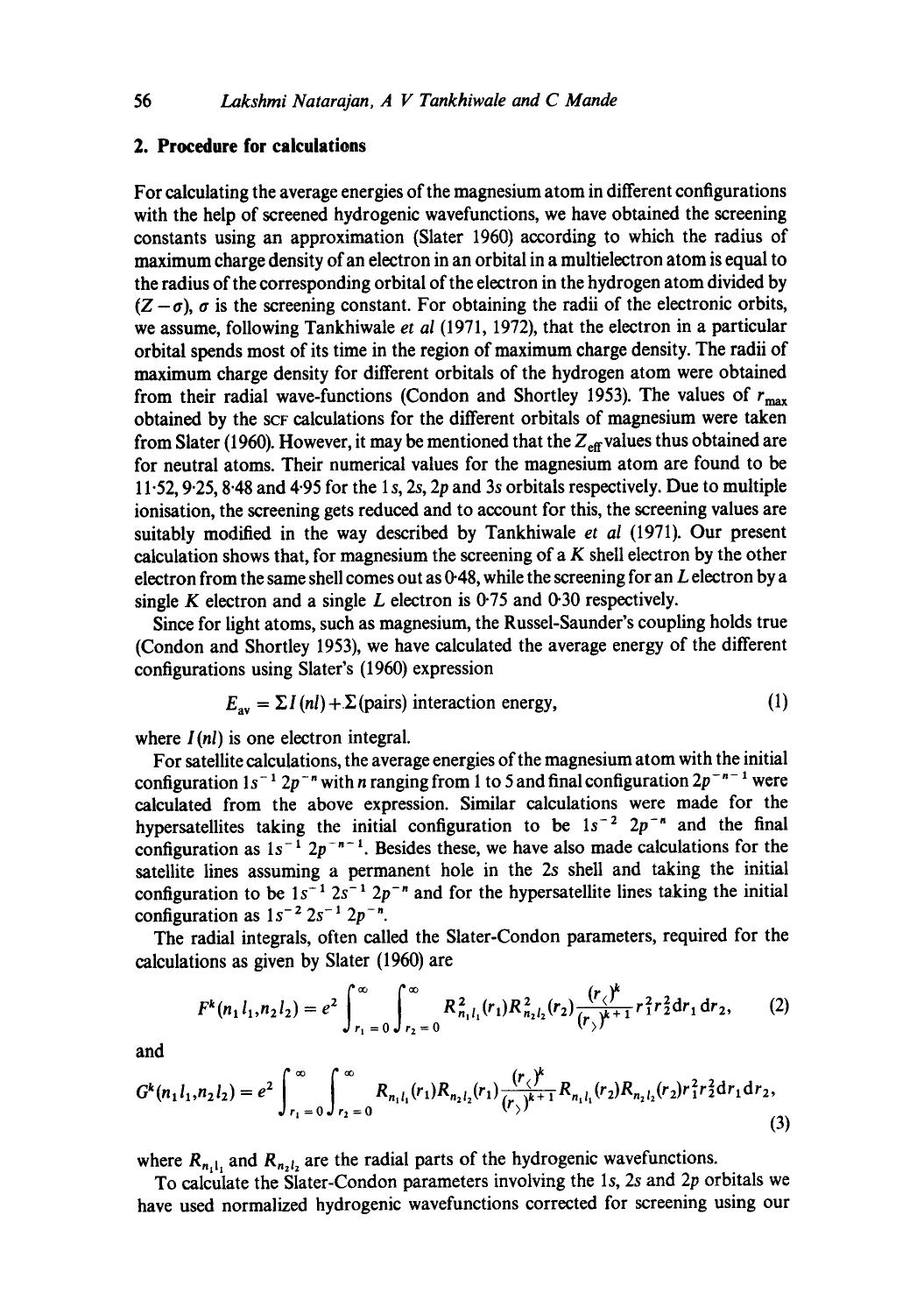**screening parameters. Amongst them, 2p is orthogonal to ls and 2s due to their angular parts, but ls and 2s are not orthogonal to each other. From the non-orthogonal**  wavefunctions  $R_{1s}$  and  $R_{2s}$ , we generate the orthogonal wavefunctions  $R_{1s}$  and  $R'_{2s}$ **using Sehmidt orthogonalization process (Merzbacher 1970). We observe that our**  wavefunctions  $R_{1s}$ ,  $R'_{2s}$ ,  $R_{2p}$  are similar in form to the corresponding wavefunctions of **Morse** *et al* **(1935), though the constants and coefficients are different because of the**  different Z<sub>eff</sub> values used by us. Making use of these, we have calculated the values of the **one-electron integrals and F's and G's using the tables of Morse** *et al* **as given by Slater**  (1960). The interaction energies of the 1s, 3s and 2p, 3s orbitals were found by **evaluating the F and G integrals from equations (2) and (3), since these are not tabulated by Morse** *et al* **(1935). The 2p orbital is orthogonal to 3s due to thier angular parts. We**  have tried to avoid the lack of orthogonality of the 1s and 3s orbitals by considering a single effective charge  $Z^*$  equal to the geometric mean of the effective charges of the 1s **and 3s orbitals, as has been done earlier by Assad and Burhop (1958).** 

### **3. Results and discussion**

**In table 1 we have compared our calculated energies for the satellite lines with the experimental energies and HFS calculations given by Richard** *et al* **(1973). Similarly in table 2 we have compared our calculated energies for the hypersatellite lines with the experimental energies and HFS calculations of Richard** *et al* **(1973). Our calculated values for the satellite as well as the hypersatellite lines are generally in good agreement with the experimental and theoretical values of Richard** *et al.* **In particular, it will be seen from table 2 that for the experimentally observed line at 1373 eV our calculated value 1374.3 eV is in much better agreement than the corresponding theoretical value** 

| Initial<br>configuration      | Energy (eV)             |                                                   |                                                                    |
|-------------------------------|-------------------------|---------------------------------------------------|--------------------------------------------------------------------|
|                               | Present<br>calculations | Experimental<br>energy<br>(Richard<br>et al 1973) | <b>Calculated Values</b><br><b>HFS</b><br>(Richard<br>et al (1973) |
| $1s^{-1}$                     | $1254 - 1$              | 1253.6                                            | 1254                                                               |
| $1s^{-1} 2p^{-1}$             | 12605                   | 1261.5                                            | 1262                                                               |
| $1s^{-1} 2s^{-1}$             | 1263.2                  | 1264                                              |                                                                    |
| $1s^{-1} 2p^{-2}$             | 1270-9                  | 1266.5                                            |                                                                    |
|                               |                         | $1270 - 7$                                        | 1272                                                               |
| $1s^{-1}$ $2s^{-1}$ $2p^{-1}$ | $1273 - 4$              | 1272                                              |                                                                    |
|                               |                         | $1273-3$                                          |                                                                    |
| $1s^{-1}$ $2p^{-3}$           | $1281 - 7$              | 1281                                              | 1284                                                               |
| $1s^{-1}$ $2s^{-1}$ $2p^{-2}$ | $1283 - 0$              | 1283                                              |                                                                    |
| $1s^{-1}$ 2p <sup>-4</sup>    | $1296-1$                | 1293                                              | 1298                                                               |
| $1s^{-1}$ $2s^{-1}$ $2p^{-3}$ | $1295 - 1$              | 1295-4                                            |                                                                    |
| $1s^{-1} 2p^{-5}$             | $1311-9$                |                                                   | 1313                                                               |
| $1s^{-1}$ $2s^{-1}$ $2p^{-4}$ | 1308.9                  | 1307                                              |                                                                    |
| $1s^{-1}$ $2s^{-1}$ $2p^{-5}$ | 1326.0                  |                                                   |                                                                    |

**Table 1. Energies of the magnesium**  $K_a$  **satellite lines.**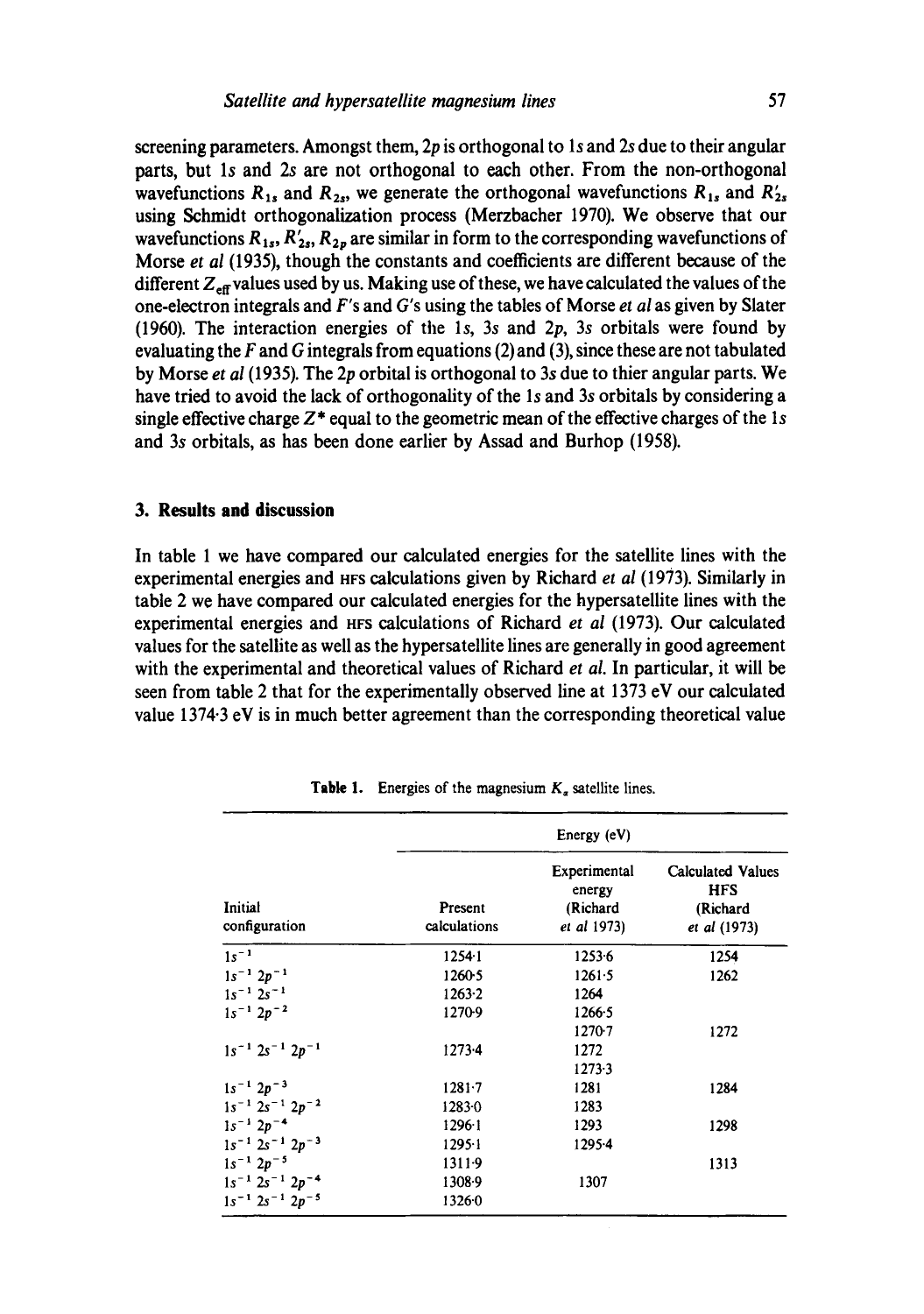| Initial<br>configuration      | Energy (eV)             |                                                   |                                                                   |
|-------------------------------|-------------------------|---------------------------------------------------|-------------------------------------------------------------------|
|                               | Present<br>calculations | Experimental<br>energy<br>(Richard<br>et al 1973) | <b>Calculated Values</b><br><b>HFS</b><br>(Richard<br>et al 1973) |
| $1s^{-2}$                     | 1353                    |                                                   |                                                                   |
| $1s^{-2} 2p^{-1}$             | 1363.3                  |                                                   |                                                                   |
| $1s^{-2}$ 2s <sup>-1</sup>    | 1365.2                  |                                                   |                                                                   |
| $1s^{-2} 2p^{-2}$             | 13743                   | 1373                                              | 1364                                                              |
| $1s^{-2}$ $2s^{-1}$ $2p^{-1}$ | $1381 - 7$              | 1378                                              |                                                                   |
| $1s^{-2} 2p^{-3}$             | $1387 - 2$              | 1388                                              | 1378                                                              |
| $1s^{-2}$ $2s^{-1}$ $2p^{-2}$ | 13950                   | 1390                                              |                                                                   |
| $1s^{-2} 2p^{-4}$             | 1404.1                  | 1401                                              | 1392                                                              |
| $1s^{-2}$ $2s^{-1}$ $2p^{-3}$ | $1411-3$                |                                                   |                                                                   |
| $1s^{-2} 2p^{-5}$             | $1421 - 9$              | 1410                                              | 1409                                                              |
| $1s^{-2}$ $2s^{-1}$ $2p^{-4}$ | $1426-1$                | 1414                                              |                                                                   |
| $1s^{-2}$ $2s^{-1}$ $2p^{-5}$ | 1444-8                  |                                                   |                                                                   |

**Table 2.** Energies of the magnesium  $K_a$  hypersatellite lines.

**Note: The values of Aberg and Suvanen** (1982) **for the theoretically calculated energies of**  hypersatellites  $K\alpha_2^*$  and  $K\alpha_1^*$  corresponding to transitions  $1s^{-2}({}^1S_0) \rightarrow 1s^{-1}2p^{-1}({}^1P_1)$  and  $1s^{-2}(^{1}S_{0}) \rightarrow 1s^{-1}2p^{-1}(^{3}P_{1})$  are 1368.8 eV and 1374.7 eV respectively.

**given by Richard** *et al.* **So is the case with the experimental lines at 1388 eV and 1401 eV. The experimentally observed line at 1410 eV agrees very well with our calculated value**  for the transition with the initial state configuration  $1s^{-2} 2s^{-1} 2p^{-3}$ .

**The positions of the satellite and hypersatellite lines are shown in figure 1 along with the theoretical and experimental values of Richard** *et al* **(1973). The figure clearly shows that our calculations give some additional lines not reported previously.** 

**It may be noted that our calculations involving a permanent hole in the 2s shell explain several unaccounted experimental lines. In these transitions, in spite of a large**  *Lt-LzM* **Coster-Kroning transition rate (McGuire 1971), the intensity of the emitted** 



**Figure 1.** Positions of the magnesium  $K_a$  satellite and hypersatellite lines.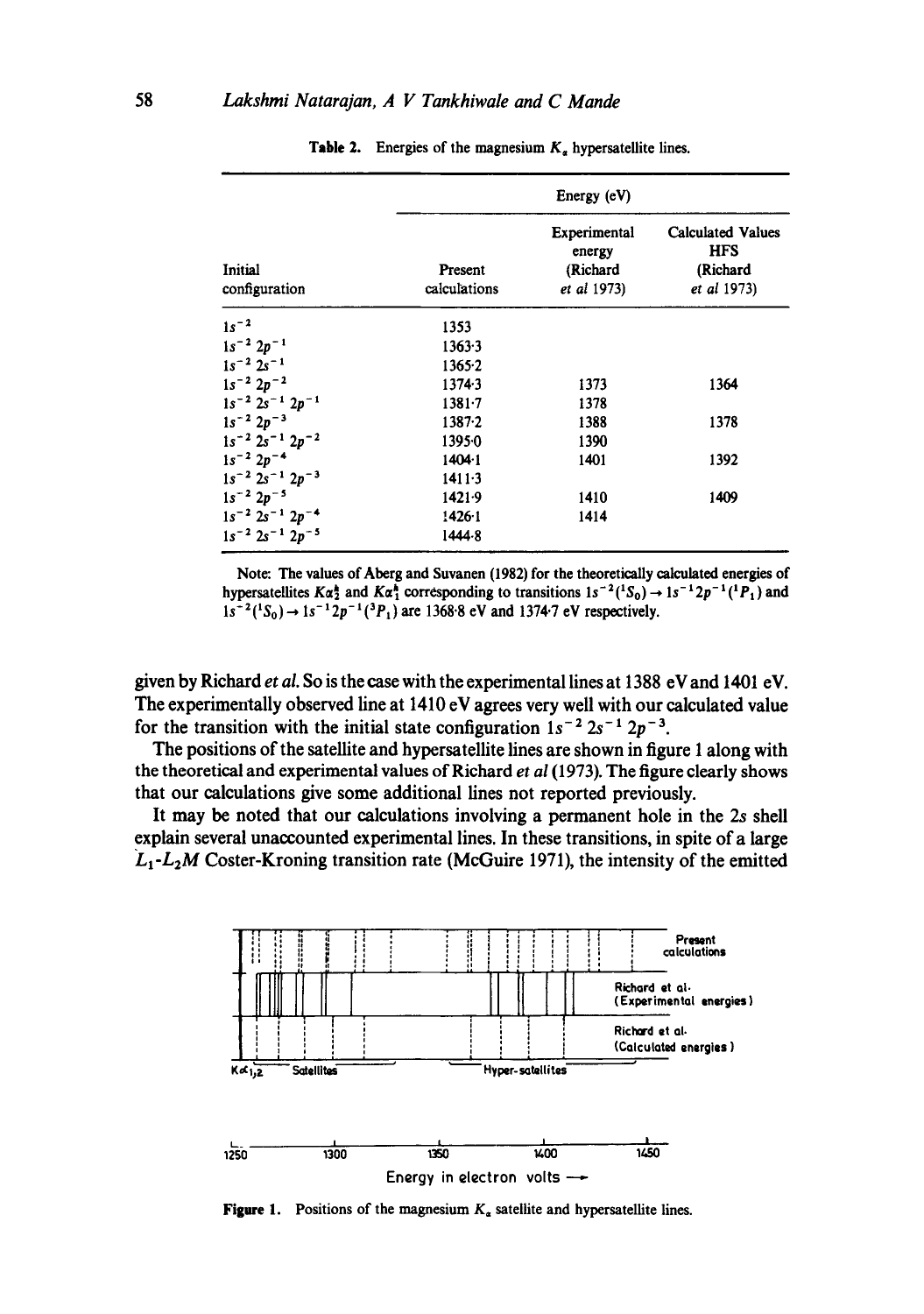

**Figure 2.** Variation of the energies of the magnesium  $K_a$  satellite and hypersatellite lines with the number of holes in the 2p shell.

radiations from atoms with a spectator vacancy in the 2s orbital is only  $10\frac{9}{6}$  less than those from atoms with a spectator vacancy in the 2p orbital (Knudson *et al* 1971). Because of heavy ion impact the probability for vacancies in the 2s and 2p orbitals to be formed would be large so that one may expect that a much greater number of atoms get ionized in the 2s shell, resulting in intensity sufficient enough for these satellite and hypcrsatellite lines to be observed.

In figure 2 our calculated energies are plotted as a function of the number of  $2p$  holes. Figure 2A refers to the case of atoms in which there is no permanent hole in the 2s shell while 2B depicts the case of atoms with a permanent hole in the 2s shell. Our calculated energies are compared in these figures with the theoretical and experimental values of Richard *et al* bringing out a very interesting parallelism between the satellite and hypersatdlite lines.

It is interesting to note here that Armour *et al* (1980) carried out experimental work and theoretical calculations of x-ray satellite lines of highly ionized magnesium atom in which transitions take place from 1s to *np* with *n* ranging from three to ten. Their study is of importance in astrophysical and laboratory plasmas due to the availability of satellite-borne x-ray spectrometers and controlled thermonuclear fusion research.

It is worthwhile to mention here that in Auger electron spectra, the existence of satellite lines has been extensively reported following the initial observation of Körber and Mehlhorn (1966). These satellite lines may be divided into three groups; depending on whether they arise from atoms with (a) single hole in the ionized shell and holes in outer shells; (b) multiple vacancies in the innermost ionized shell while no other shell has holes and (c) multiple holes in both the innermost ionized shell and in the outer